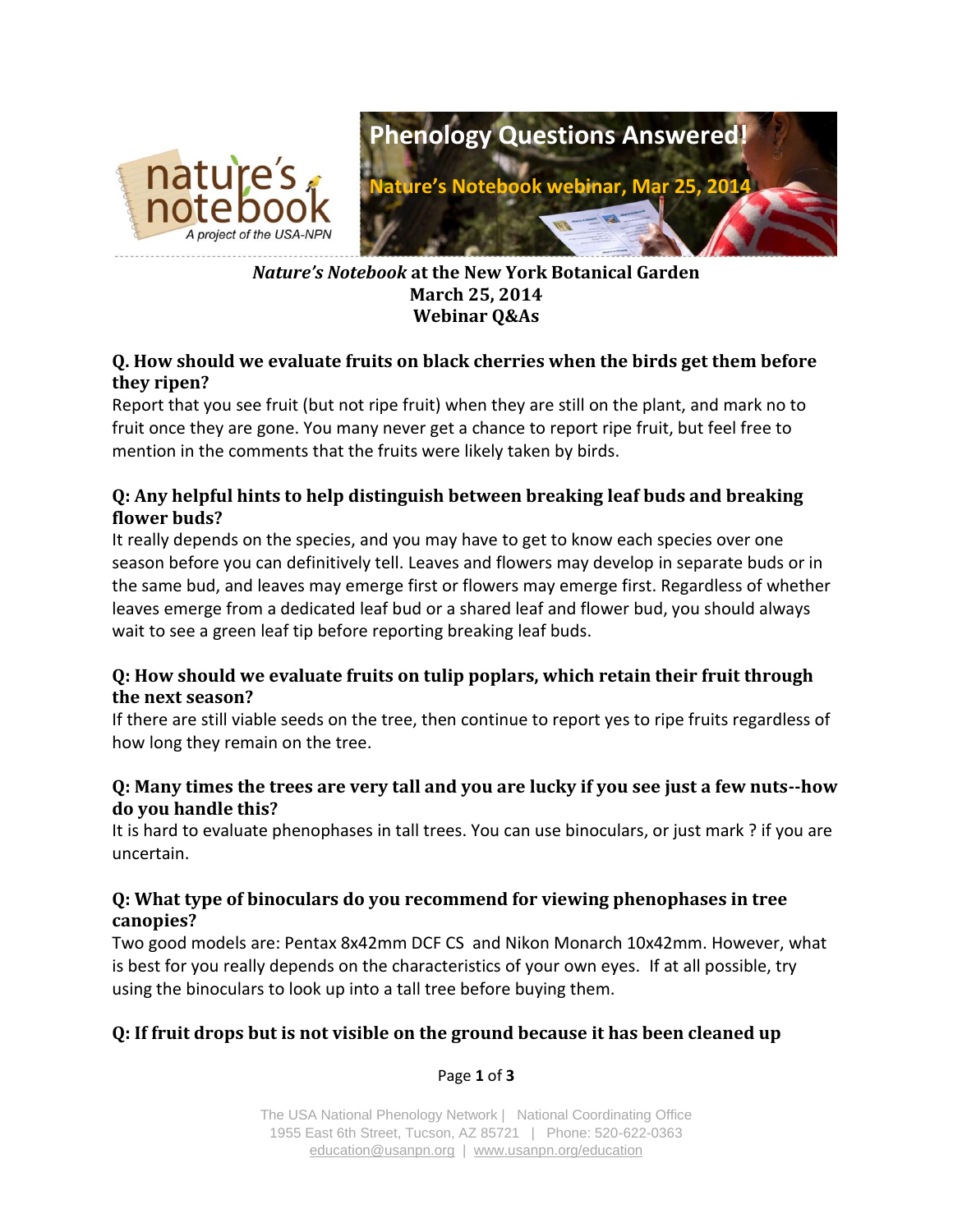## **(usually happens quickly around NYBG), how should that be recorded?**

You can use any evidence that a ripe or nearly ripe fruit is no longer on the tree to report recent fruit drop. This could just be your memory that particular ripe fruits were on the tree last time you checked but gone now. They might have been taken away by an animal or swept off the ground by humans.

## **Q: How would you evaluate pollen release?**

Unless it is really obvious, like a pine tree releasing a lot of visible pollen in the wind, it may not be possible to see pollen release in tall trees where the flowers are out of reach. In that case, just skip this phenophase.

#### **Q: Many of our trees, such as birches and oaks, have both male and female flowers. Which flowers are we recording phenophase status for?**

So far we have not developed separate phenophases for male and female flowers, so you should record flowering status for any flowers you see regardless of whether they are male or female. You could always include a comment about which type you see if you know how to tell them apart.

## **Q: Beech trees retain their leaves long after they've turned brown. When do we consider them dropped?**

Once the leaves on a beech (or oak) tree have dried and turned brown (no pigment/chlorophyll left), don't count them as leaves, or colored leaves. Just ignore them.

## **Q: Should we report on phenophases that NYBG is not formally observing? Do we leave the "Y N ?" blank?**

If you are not observing a particular phenophase, don't worry – just leave it blank!

# **Q: Do all of the NYBG datasheets now align with the USA-NPN protocols?**

Yes, they generally do, especially now that we've clarified the phenophase definitions. For the Living Collections, they are excluding one leafing phenophase, and adding one flowering phenophase, but are otherwise aligned.

## **Q: If you lose leaves out of the tree canopy, is it possible to have 100% colored leaves?**

No, once leaves start falling from the tree in significant numbers, the percent of total potential leaves (green or otherwise) drops below 100%. See this FAQ for a further explanation of how to evaluate colored leaves: [www.usanpn.org/nn/faq#canopy\\_colored](https://www.usanpn.org/nn/faq#canopy_colored)

#### **Q: If new leaves emerge after others have reached full size, do we mark "Y" for "breaking leaf buds" again?**

Probably not. Most deciduous trees put out new leaves at the tips of elongating twigs or branches well into late summer. These should not be recorded as anything in particular. An

#### Page **2** of **3**